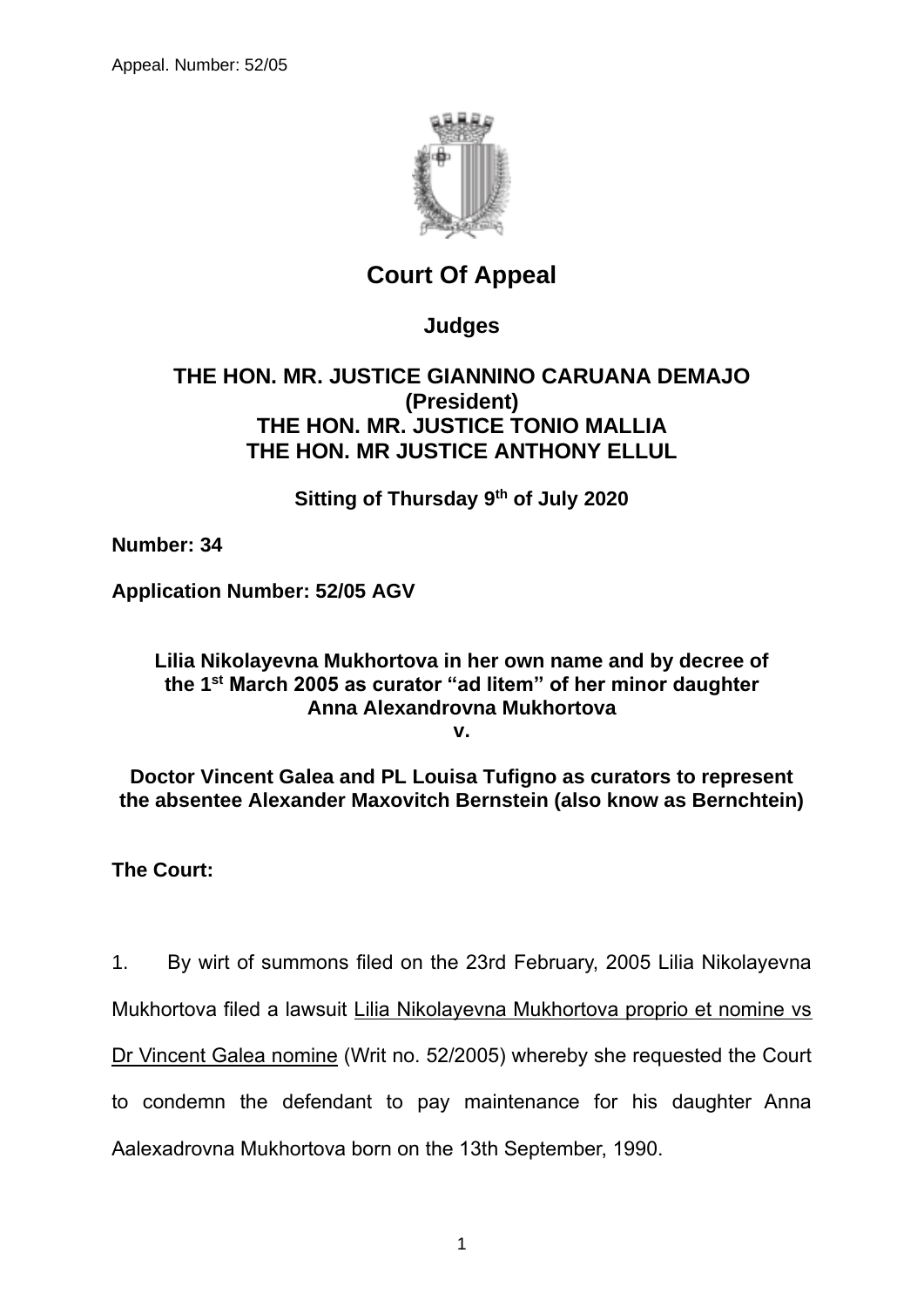2. On the 27th June, 2006 the Civil Court, Family Section delivered a judgement whereby she condemned the defendant to transfer one third  $(1/3)$  of the property he owns in apartment number four (4), Veronica Flats, Perellos Street, Saint Paul's Bay as payment of maintenance for his daughter.

3. By application filed on the 13th August, 2013 Maxovitch Berstein filed a request for a retrial of the case. By judgement delivered on the 9th November, 2016 the Civil Court, Family Section decided:

"*1. By virtue of Article 811(a) and (b) of Chapter 12 of the Laws of Malta, revokes and annuls the judgement delivered by this Court as differently presided on the 27th June 2006 in the names Lilia Nikolayevna Mukhortova pro et noe vs Doctor Vincent Galea et nomine (Citaz nru 52/05NC)*

"*2.Orders the rescission of the contract published by virtue of that judgement on the 30th March 2007 by Notary Dr Sylvana Borg Caruana, and for this purpose appoints Notary Dr Sylvana Borg Caruana to publish the relative contract of rescission within a month from today and appoints Dr Anna Mallia as curator to represent any contumacious party on the deed.*

"*3.Orders the retrial of said lawsuit.*

"*With costs against respondent Lilia Nikolayevna Mukhurtova*".

4. No appeal was filed from that judgement.

5. On the 14th February, 2019 the Civil Court, Family Section decided the lawsuit 52/2005. The Court rejected defendant's pleas and declared that he is responsible to pay maintenance for his daughter during the years 2001 to 2011.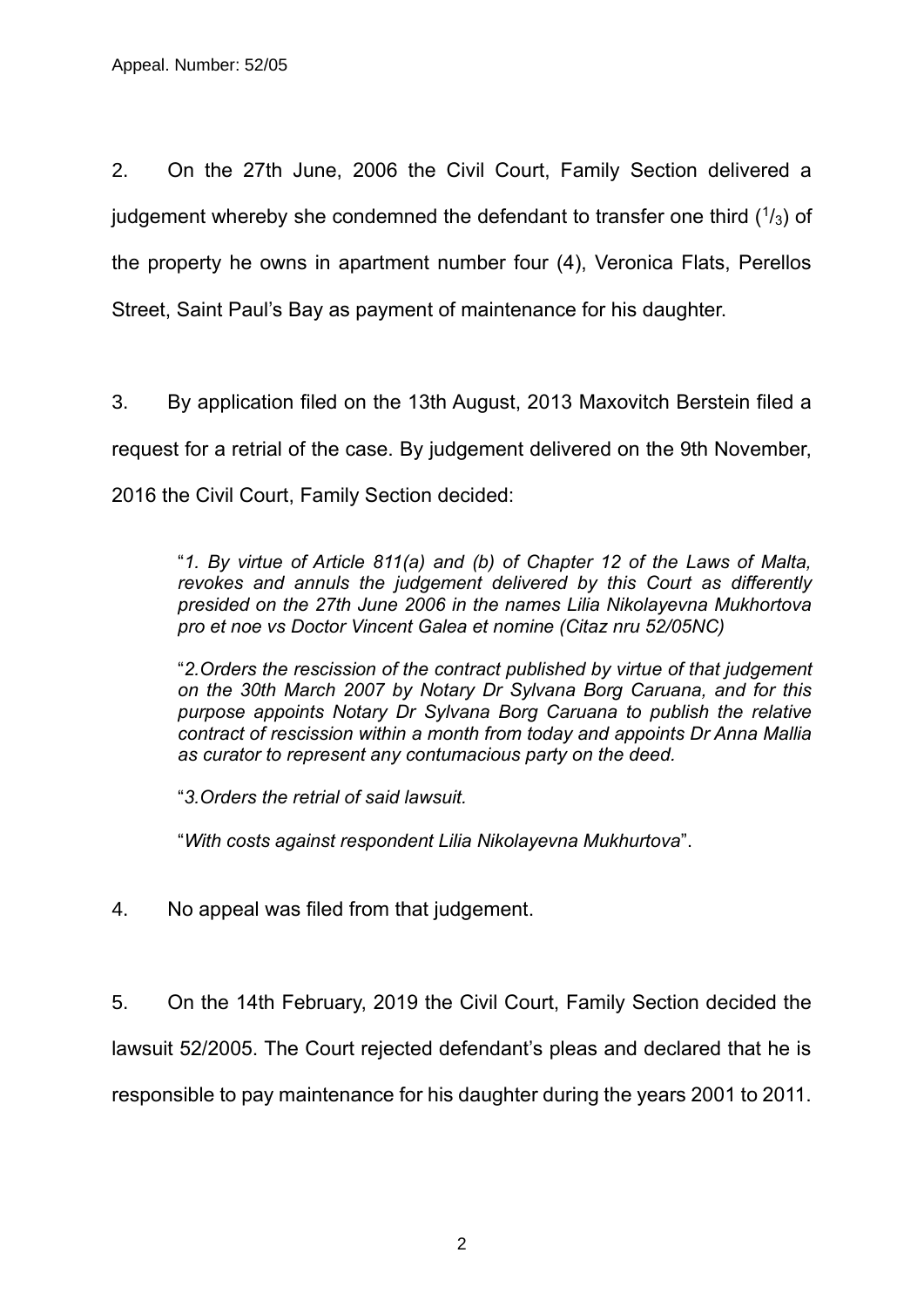He was condemned to pay the sum of  $€41,855$  within three months from the date of judgement.

6. On the 5th March, 2019 the defendant filed an appeal, claiming:-

i. Nullity of the lawsuit;

ii. His daughter is of age and therefore the Court should abstain from considering the lawsuit;

iii. The matter was determined by a previous judgement delivered in Moscow;

iv. Plaintiff's claim is time barred (Article 2156(b) and 2156(f) of the Civil Code);

v. The sum of  $€41,855$  is excessive;

### **Facts**.

7. The parties are Russian nationals and are parents to a daughter born on the 13th September, 1990.

8. On the 14th December, 1995 defendant bought an apartment in Malta (apartment no. 4, Veronica Flats, Perrellos Street, St Paul's Bay).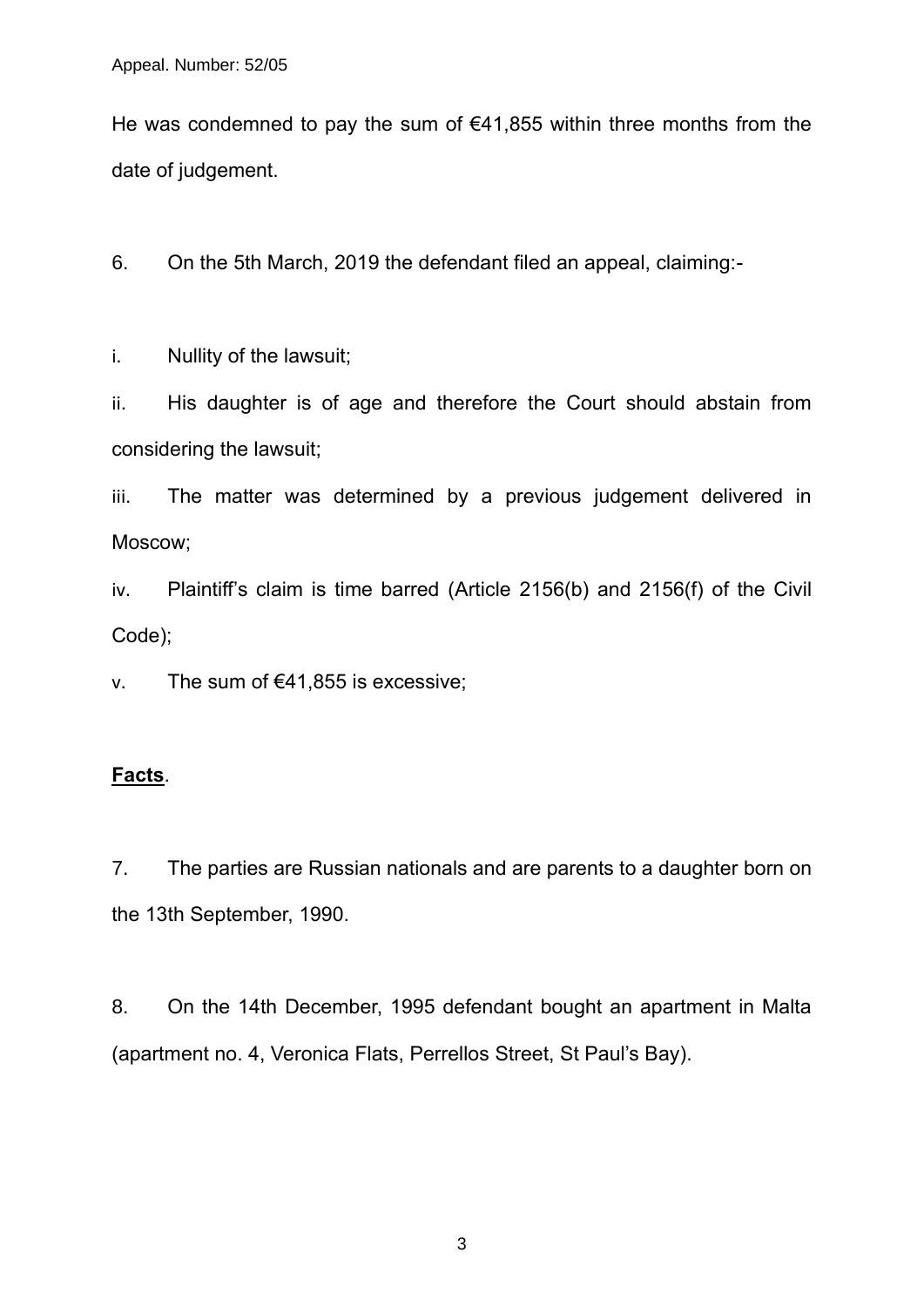Appeal. Number: 52/05

9. On the 21st November, 2001 the couple divorced. The plaintiff said that she moved permanently to Malta in January 2000 and went to live in the apartment that was bought in 1995 (apartment 4, Veronica Flats, Perellos Street, St. Paul's Bay). The parties disagree as to who owns the apartment. The plaintiff claims that both parties are co-owners whereas the defendant claims that he is the sole owner.

10. The following year the plaintiff sued the defendant in Moscow for maintenance. By decree delivered on the 10th June 2003 the Court condemned the defendant to pay to the plaintiff one fourth  $(1/4)$  of his salary or other source of income, with effect from the 12th May 2003 up to the day when the child comes of age.

11. By letter dated 9th December, 2004 addressed to the Registrar, the plaintiff requested the commencement of mediation proceedings for the maintenance of her daughter.

12. By decree delivered on the 10th December, 2004 the Court dismissed the request for mediation proceedings and authorized the plaintiff to file a law suit subject to the appointment of curators to represent the absent defendant.

13. By application filed on the 17th February, 2005 the plaintiff declared that she required more time to file the lawsuit and therefore asked for an extension.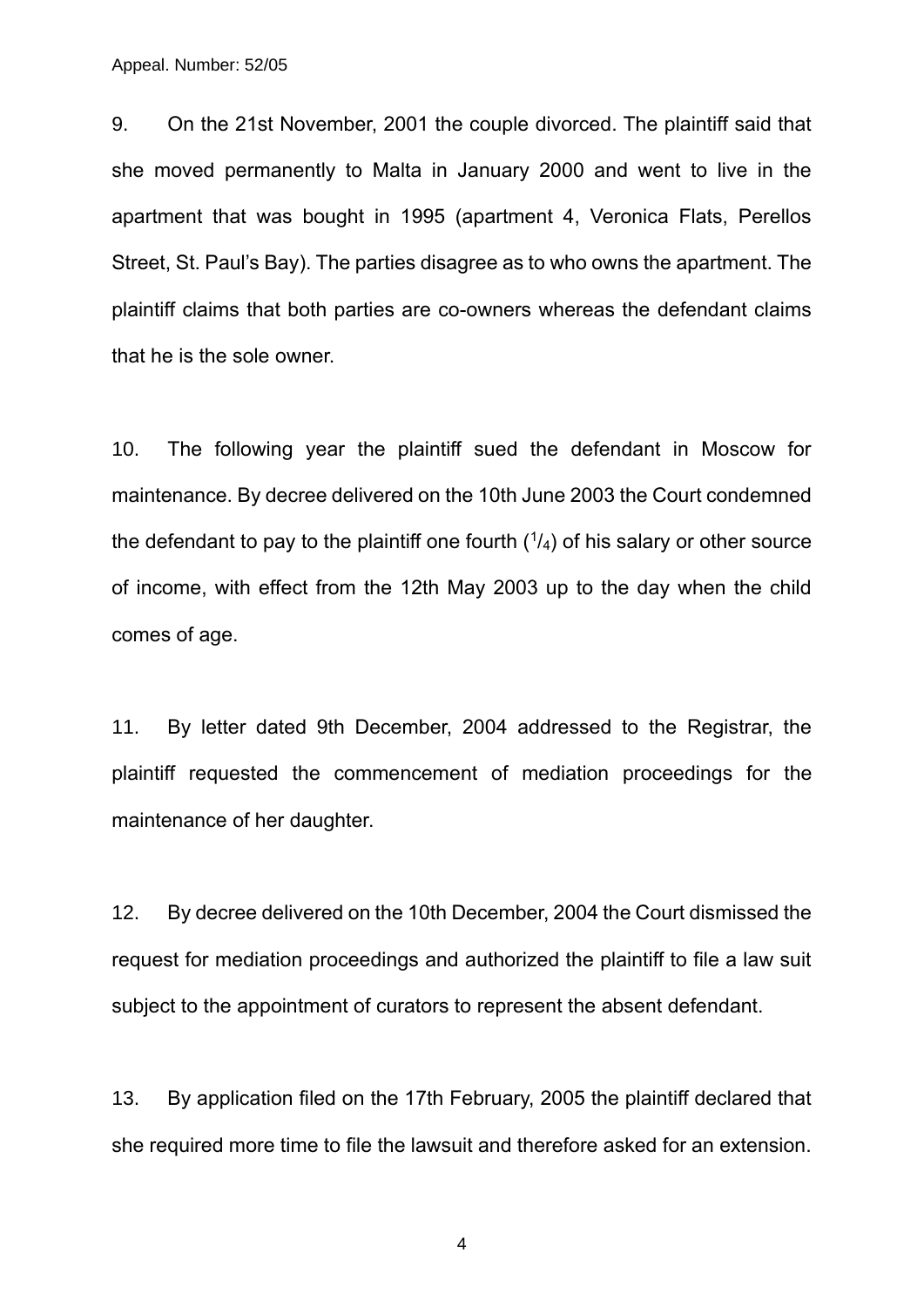14. By decree dated 18th February 2005 the Court upheld the request and established a two month period within which the plaintiff had to file the lawsuit.

15. On the 23 February, 2005 plaintiff filed the lawsuit against the defendant, whereby she requested payment of maintenance for her daughter.

16. Judgement was delivered on the 27th June, 2006 whereby the Civil Court, Family Section upheld plaintiff's requests and condemned the defendant to transfer 1/3 share of the apartment in Saint Paul's Bay. A deed of transfer was published on the 30th March, 2007.

17. That judgement was revoked after retrial proceedings filed by the defendant. By public deed published on the 24th February 2017 the deed of transfer was rescinded.

### **Appellant's complaints**

# *First complaint – the lawsuit was filed after the lapse of the two month period established by law***. Therefore the writ of summons is null.**

18. The defendant referred to Article 35(5) of the Civil Code. There is no such provision in the law. Probably the appellant was referring to Article 37(5):-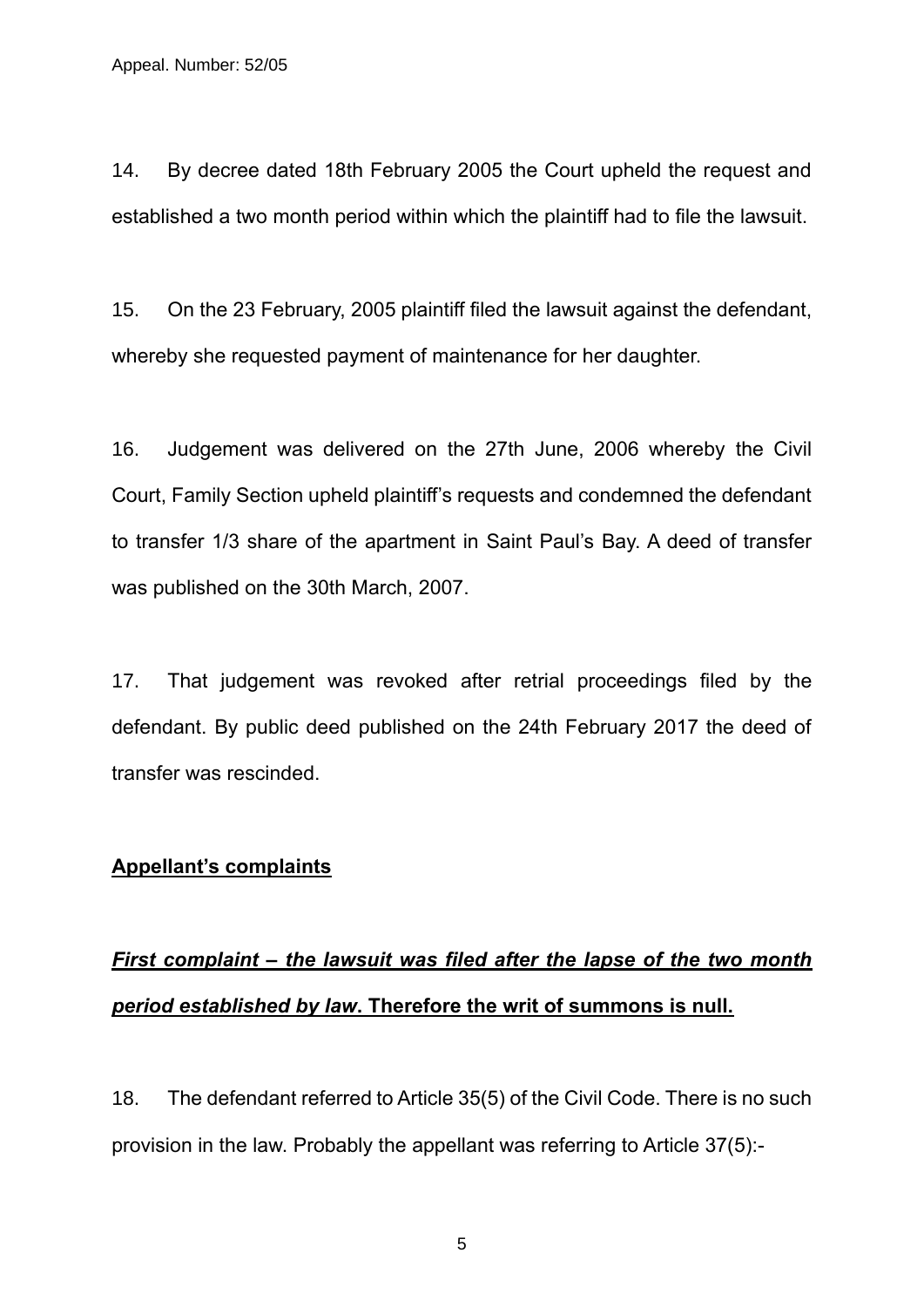"*(5) The decree referred to in sub-article (3) shall cease to be enforceable if the action for separation is not instituted with in two months of the date of the decree or within such longer period as the court may in the same or in a subsequent decree allow"*.

19. The lawsuit filed by the plaintiff was not one for separation but a claim for maintenance for her daughter. So that provision of law does not apply.

20. In any case, by application filed on the 17th February, 2005 plaintiff requested an extension of the period to file the lawsuit. It is a fact that the application was filed after the two months had lapsed from the original decree authorizing plaintiff to file the lawsuit (10th December, 2004). However, that decree in itself was an authorization by the Court for the claimant to file a lawsuit within two months from the date of the second decree (18th February, 2005).

21. The first complaint is dismissed.

### *Second complaint – Anna Alexandrovna is an adult*.

22. The appellant contends that a retrial is considered to be a completely new lawsuit and:

"*23. ...... the actual condition of the parties is to be taken into consideration at the inception of the retrial.......*

"*And in this particular case it is even more so since we have a defendant, the appellant, who was NEVER notified with the original lawsuit and the ensuing judgement of the 27th June 2006 was revoked and annulled by the judgement of the 9th November 2016 on very serious grounds of fraud and lacck of notification. Following this judgement the Family Court even ordered the*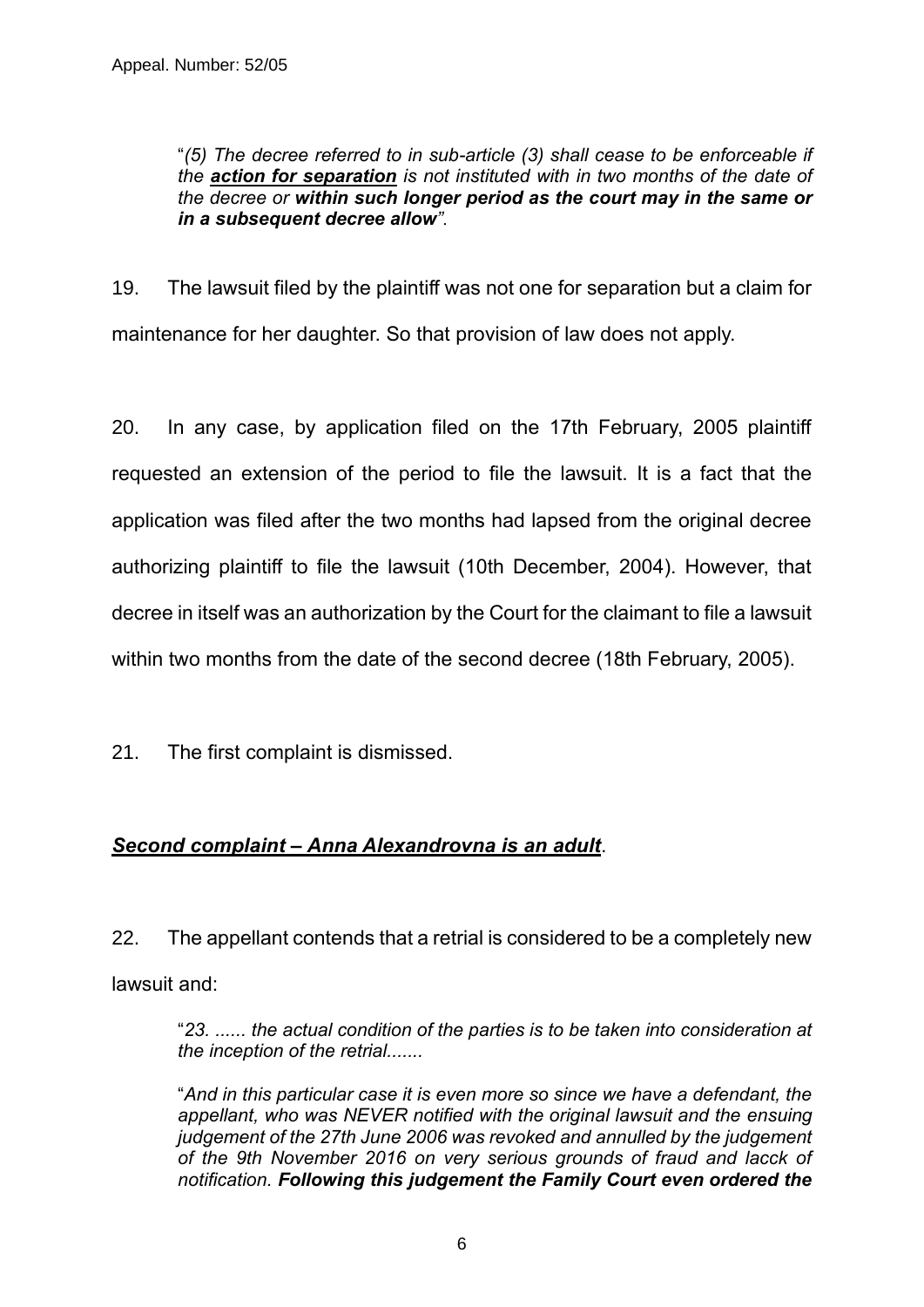*notification of appellant with the original writ of summons, and in fact he was notified with it for the very first time on the 28th November 2016 (vide folio 78 a tergo). In this particular instance this is the time (28/11/2016) that should be taken into consideration, or at worst on the 18th August 2013, the date of the retrial application.*

"*24. In this particular lawsuit Anna Alexandrovna was born to the parties on the 13th September 1990 in Moscow, and had married Richard Joseph Aquilina on the 13th November 2011 when she was then 21 years of age (Vide Dok. AM1, a fol. 151). On the 28th November 2016 Anna Mukhortova was 26 years of age and on the 13th November 2011 Anna Mukhortova had reached her 23rd year birthday. Given these circumstances that Anna Mukhortova being of majority age makes plaintiff's claim for maintenance as superflous*".

23. The retrial proceedings (163/13) dealt with the judgement delivered by the Civil Court, Family Court on the 27th June, 2006. The defendant was declared to be responsible for payment of maintenance for his daughter Anna Alexandrovna and he was ordered to transfer one third  $(1/3)$  of the apartment situated in Saint Paul's Bay.

24. Since that judgement was revoked, the parties were placed in the same position they were prior to the judgement delivered on the 27th June 2006. It is true that on the date of delivery of the final judgement in the retrial proceedings (9th November 2016) the daughter was an adult, however plaintiff still had the right to claim maintenance for those years when the daughter was a minor. The evidence shows that the mother was providing for the maintenance of the daughter with no contribution from the father.

25. The time that lapsed from the date of the first judgement (27th June 2006) to the judgement in the retrial proceedings (9th November 2016) and the fact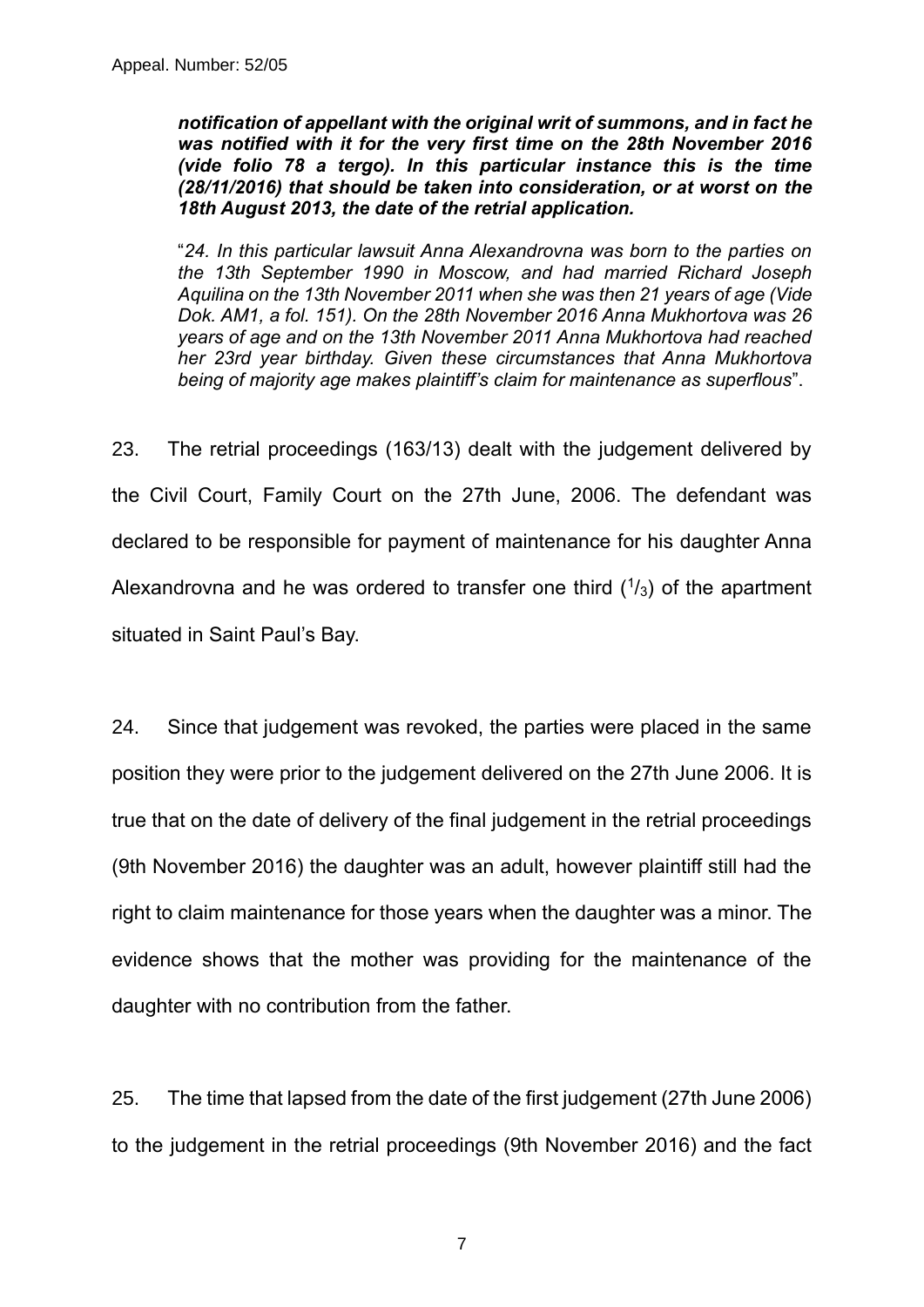that by that time the daughter was an adult, cannot prejudice plaintiff's claim and is no benefit to the husband. The date of notification of the writ of summons to defendant (28th November, 2016) and the date of filing of the retrial proceedings (13th August, 2013) are totally irrelevant for the purposes of plaintiff's claim for payment of maintenance for her daughter.

26. The second complaint is also dismissed.

### *Third complaint – res judicata*.

27. The appellant contends that the issue concerning maintenance of the daughter has been settled by a judgement delivered by the Court in Moscow, Russia.

28. However, the defendant did not produce any evidence that the judgement is enforceable in Malta. Therefore, he cannot succeed in his defence that the decision delivered by the foreign court is a *res judicata*.

29. The complaint is dismissed.

### *Fourth complaint – Five year prescription.*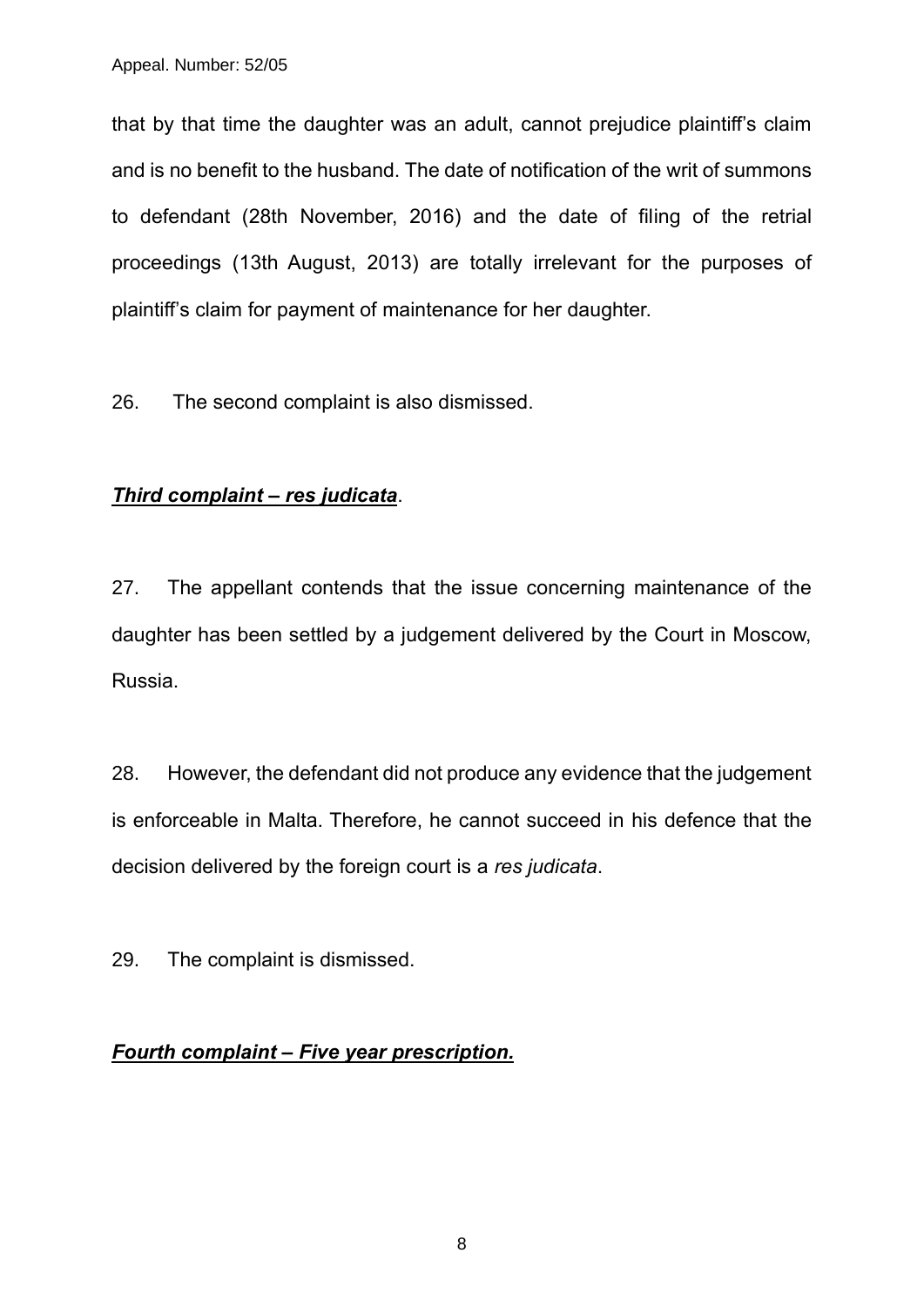30. The appellant insists that the plaintiff's claims are time barred by the

application of Articles 2156(b) and 2156(f) of the Civil Code, and argued:-

"*30....... The First Court seems to forget that by tis own judgement of the 9th November 2016, then differently presided, that it had rescinded and annulled the 27th June 2006 judgement on the basis of fraud committed by plaintiff to the detriment of appellant, besides lack of notification, which makes prescription legally start to run from when the fraud was discovered and from when appellant was notified validly for the very first time.......*

"*33. As it has already been pointed out at the very outset of this fourth grievance, the Family Court seem to forget that in its previous judgment of the 9th November 2016, then differently presided, that it had set aside and annulled the judgment of the 27th June 2006 on the basis of fraud and lack of notification. In its judgment of the 9th November 2016 it resulted to the Family Court that in the filing of the lawsuti on the 23rd February 2005 against the absent Alexander Bernstein and her contestual request for the appointment of curators to represent her absent ex-husband, she indicated Legal Procurator Gerald Bonello as his relative or friend (Vide Dok. 'J' filed with appellant's affidavit) when the said Legal Procurator Gerald Bonello is neither a relative nor a friend and they are completely unknown one to the other (vide sitting of the 5th February 2015). This had led the Family Court then to describe this kind of service as 'sewer service' representin 'a contempt to the authority of the Court' (vide p. 24 of the 9th November 2016 judgment). Neither did appellant Mukhortova proceed to any form of publication as dictated in Article 931 of Chapter 12 of the Laws of Malta.......*".

31. The Court does not agree with defendant's reasoning. The first court decided that maintenance was due with effect from 2001. The lawsuit whereby plaintiff requested payment of maintenance was filed on the 23rd February, 2005. From that date prescription was suspended, irrespective of whether defendant was present or absent from Malta. Article 2131 of the Civil Code provides:-

"*2131. Prescription is interrupted by a judicial demand, even though such demand has not been notified to the defendant on account of his absence or for any other lawful cause, provided the plaintiff has continued the proceedings against a curator appointed by the court according to the provisions of the Code of Organization and Civil Procedure, and has obtained a judgment on such demand*".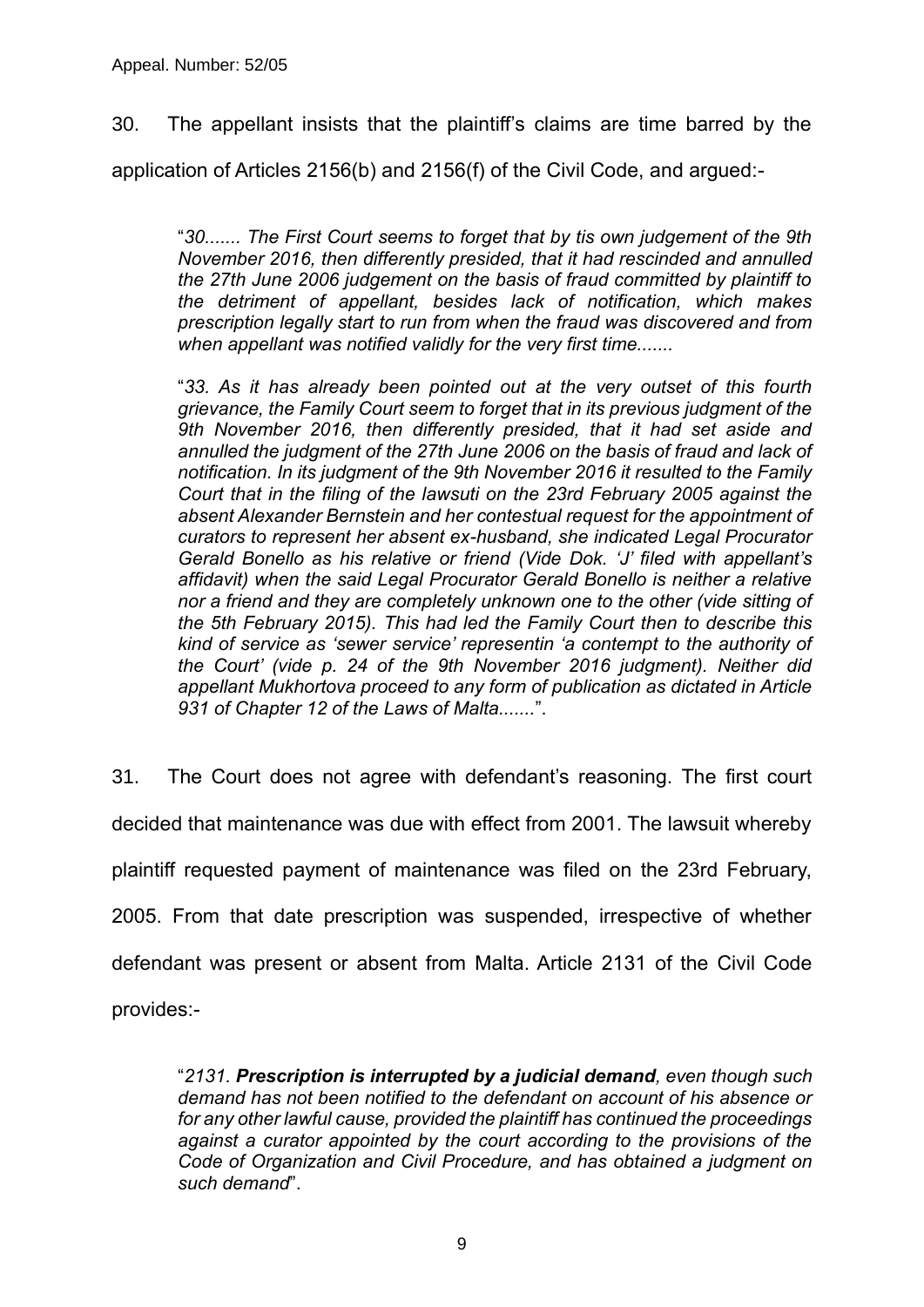32. Once a lawsuit is filed, the time specified by law for purposes of extinctive prescription does not run afresh.

33. In this case judgement was delivered on the 27th June 2006. Subsequently the judgement was enforced by the publication of the deed of transfer published on the 30th March, 2007 published by Notary Dr Sylvana Borg Caruana. At that point in time the debt was extinguished. Therefore, the time period for purposes of prescription was no longer running.

34. After defendant filed retrial proceedings, by judgement delivered on the 9th November 2016 the Court revoked the judgement of the Civil Court, First Hall delivered on the 27th June 2006. At that point in time, the parties were placed in the same position as they were prior to the judgement delivered on the 27th June 2006. Since the lawsuit was pending, prescription did not apply.

35. For these reasons the Court dismisses the fourth complaint.

#### *Fifth Complaint – the amount of maintenance liquidated is excessive.*

36. The appellant complained that plaintiff did not produce any evidence with regards to her claim for maintenance. For example she did not prove that she sent her daughter to Junior College (year 2006 to 2008). Furthermore, the Civil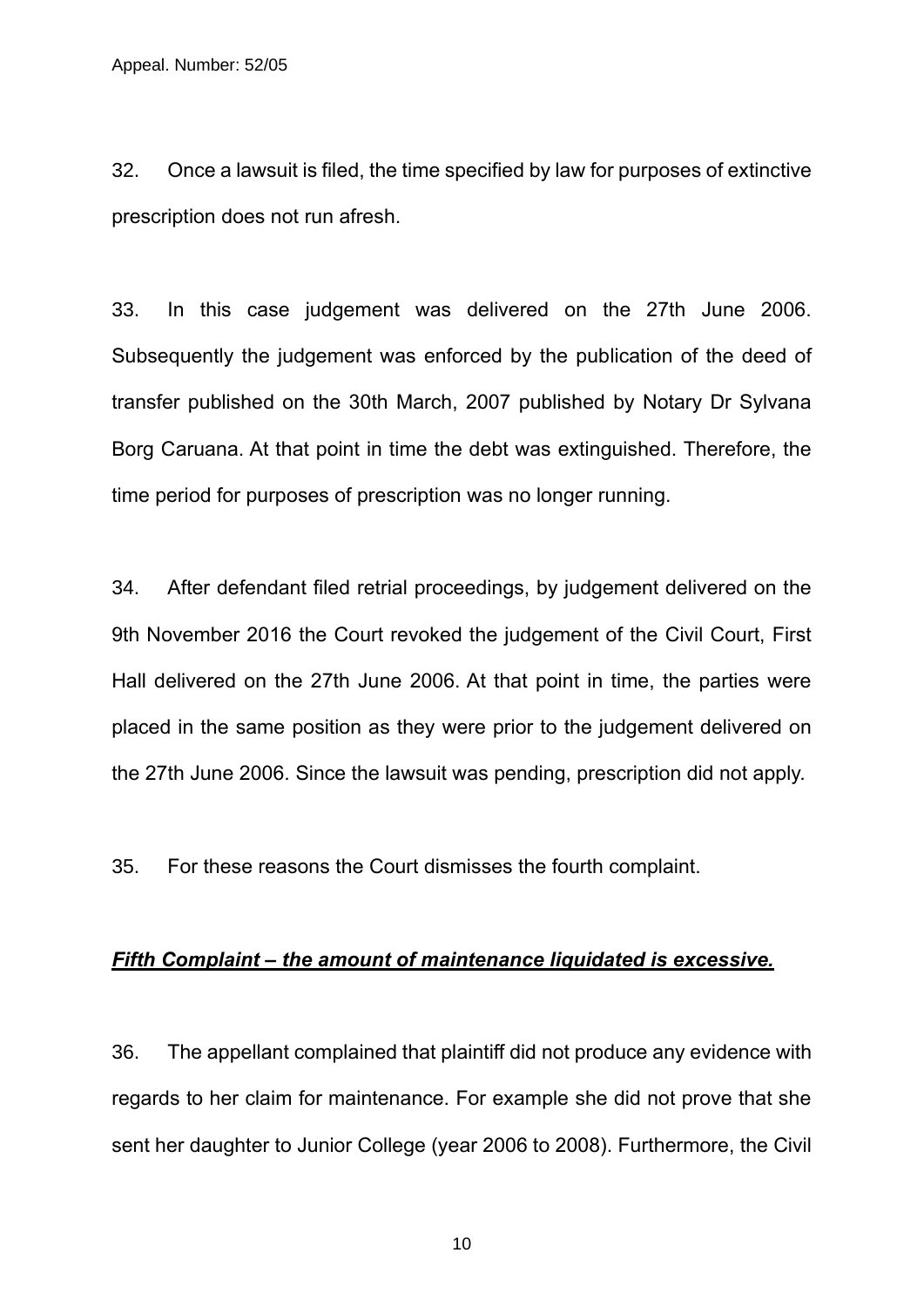Court should not have granted maintenance for the year 2001 when the plaintiff request maintenance from the date of divorce (21st November, 2001). Neither should the Court have accepted a fee of €1,400 per annum for schooling at the Junior College. The same applies to expenses dealing with medical insurance and karate lesson expenses.

37. Furthermore, there is no solid proof that the daughter pursued her studies after reaching adulthood. He also argued that the judgement delivered by the First Court is in conflict with the judgement delivered by the Russian Court, and maintenance should have been liquidated until Anna turned 18 years of age. Furthermore, the appellant claims that he discharged his obligation according to the Russian Court's judgement when he deposited in a bank account the amount of money requested by bailiffs. This apart from the fact that the Maltese Court should have liquidated maintenance according to plaintiff's earnings.

### 38. In this regards the first Court concluded:

"*Hence, the Court comes to the following conclusions: -*

1. *(i) Defendant has satisfied the judgement delivered by the Russian Court on the 10th June, 2003 in parte and deposited the sum of (RUB. 102,824.63) €1,600 with the court bailiffs that result to still be deposited in court;*

2. *(ii) Plaintiff sold the matrimonial home without defendant's knowledge and was ordered by Court to pay him back RUB. 499,968(approximately €15,000) which she never did, though defendant did not insist on it considering that his wife was maintaining his daughter;*

3. *(iii) Maintenance is being claimed from 2001 when the parties' daughter was 11 years up to when she got married at the age of 21.*

(iv) Considering that the plaintiff and her daughter have been living in *Malta since 2000, it is evident that they are domiciled here and therefore Maltese law would have to apply in this respect, in the sense that if the child*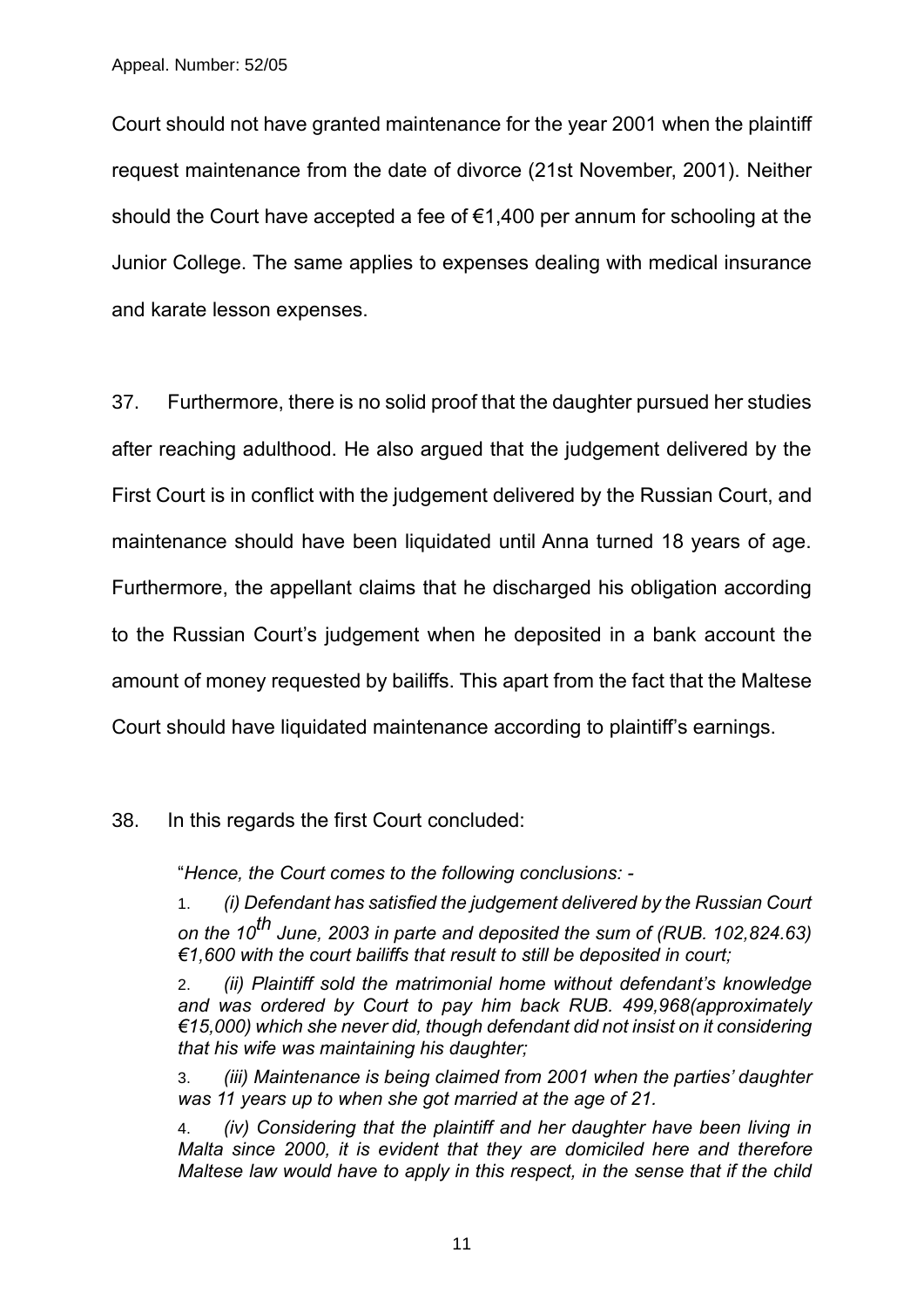*is studying full-time, then maintenance will be due until the age of 23. In this case, though mention has been made that parties' daughter got married in 2011 and thus all contributions of maintenance had to stop.*

*In conclusion, therefore, on the basis of plaintiff's claim that defendant should contribute maintenance for their daughter in the sum of €58,455, on the basis that defendant has already paid the sum of €1,600 as per court order in Russia and on the basis that plaintiff owes defendant the sum of €15,000 for the sale of the matrimonial home, and that between 2001 and 2011, defendant earned €45,936, maintenance would have to be calculated as follows:-*

1. *i) €58,455 - €16,600 (€15,000+€1,600) = €41,855;*

2. *ii*) One fourth of  $\epsilon$ 45,936 =  $\epsilon$ 11,494; this amount is incorporated in the *sum just mentioned above".*

39. In her second affidavit plaintiff stated:

"*17. I am expecting a liquidation of all the income my husband had and that ¼ of it will be considered as alimony for my daughter. In addition I forked out approximately €10,628 per year for apporximately 11 years, amounting to €116,911.30. My husband's share should definitely not be less than half of this amount, i.e. €58,455.65*".

40. According to a document filed on the 13th June, 2006 (fol. 64), plaintiff claimed that she had an annual expense of Lm4,621 (€10,764) for her daughter. This referred to expenses relating to schooling, meals, books and stationery, private lessons, clothing, computing classes, computing exams; medical insurance; karate lessons; and medicinals and pharmaceuticals. With regards to this document, the Court noted:

"*Nevertheless, expenses such as food, clothing and everyday necessities are more than reasonable. Defendant never contests these expenses throughout the court case and although plaintiff's production of evidence, when it came to quantifying her claim for maintenance is not so satisfactory and desirable as one would have required for the purposes of liquidation, but considering that there is no contestation and that the said expenses are no more than the ordinary mundane expenses that a parent geneally incurs in bringing up children, the plaintiff's claim for (Lm4621) (equivalent to €10,628) per annum is credible*".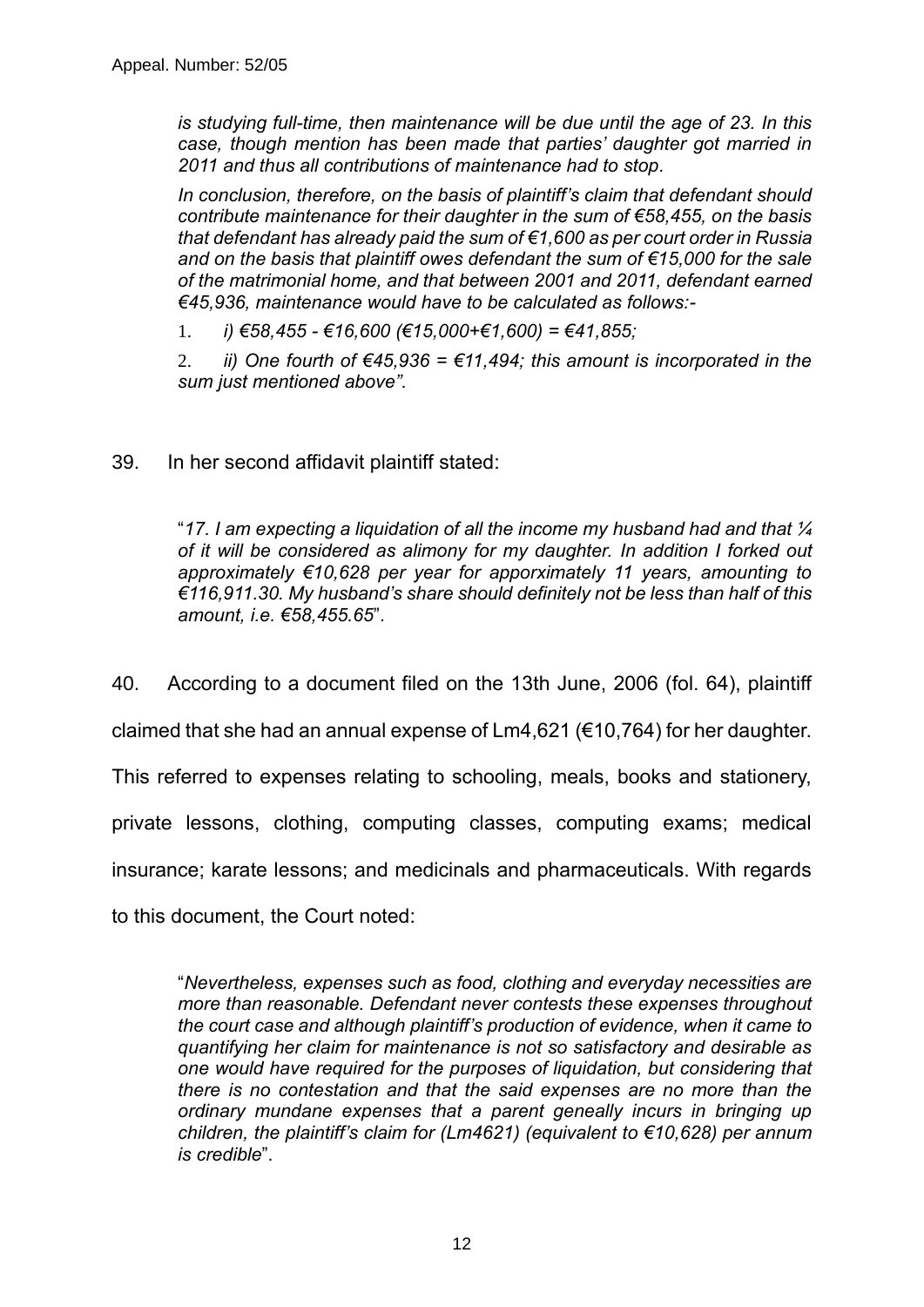41. In the writ of summons the plaintiff declared that she is claiming maintenace with effect from the year 2001, although in her first affidavit she said:

"*My daughter 15 years old. She attends school and I pay school fees. I finance all her needs including clothes, food, books, private lessons, entertainment and all her personal needs. I have been doing this since 1999 and I have never recevied any financial help from her father*".

42. The plaintiff also confirmed that she permanently moved to Malta in January, 2000 and lived in the apartment that defendant had bought on the 14th December, 1995. The parties do not agree as to whether the apartment is coowned or whether the defendant is the sole owner. However, that is not relevant for the current proceedings. The appellant claims that he is the sole owner of the property and that he never received any payment from plaintiff for the use of the property. However, appellant did not file a counter claim. Appellant referred to that part of the judgement delivered on the 27th June 2006 stating:

"*From the evidence produced, and particularly from the deed of purchase of the above deed, it results that defendant is a businessman, and though the flat was bought by the couple after ten years of marriage, the purchase was made solely in the name of defendant, who consequently under Maltese law is considered to be the sole owner of the premises*".

43. However, that judgement was revoked and therefore no longer valid.

44. The plaintiff did not produce any documents to corroborate her claims as regards to the annual expenses she said she incurred in the upbringing of her daughter. For example receipts of payments. Similarly, although she declared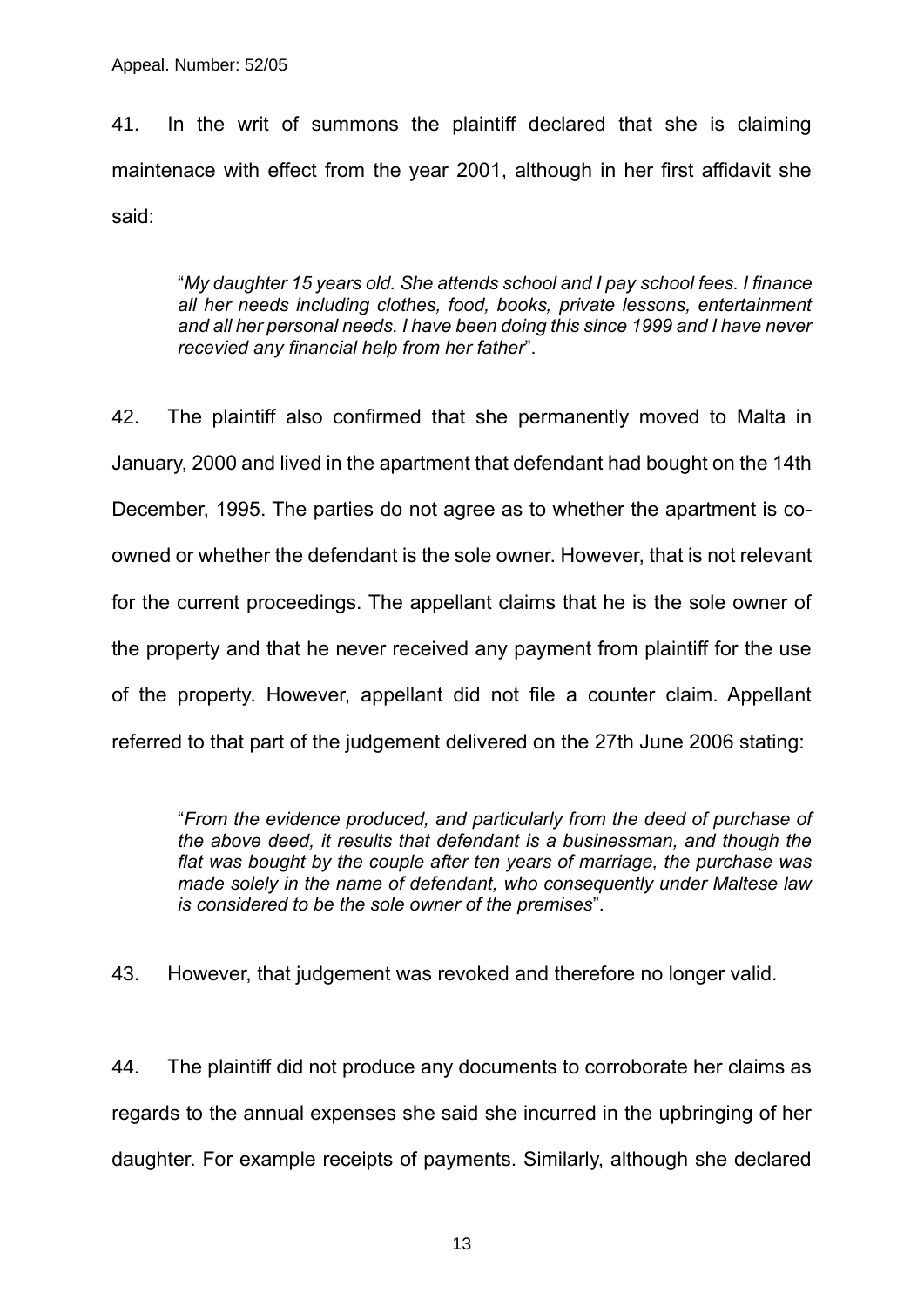that her daughter was studying Medicine at the University of Malta there is no documentary proof. The same applies to her claim that Anna has a degree in psychology and nursing studies, and that for one of the degrees she had to pay €21,500.

45. The same applies to the appellant with regards to his income in Russia, although when cross-examined no questions were asked in that respect.

46. The appellant's argument that the Court does not consider as sufficient evidence what the plaintiff said concerning the expenses she incurred in the upbringing of her daughter, is out of place since:

i) No questions were asked during cross-examination with regards to what plaintiff said as regards to expenses. Appellant had every opportunity to ask questions, if he wanted to discredit her claims;

ii) He himself did not produce any documentary evidence with regards to his earnings during the years 2001 to 2008.

47. Under the circumstances this Court cannot disagree with the first court for having considered what plaintiff said with regards to the expenses she incurred during the years.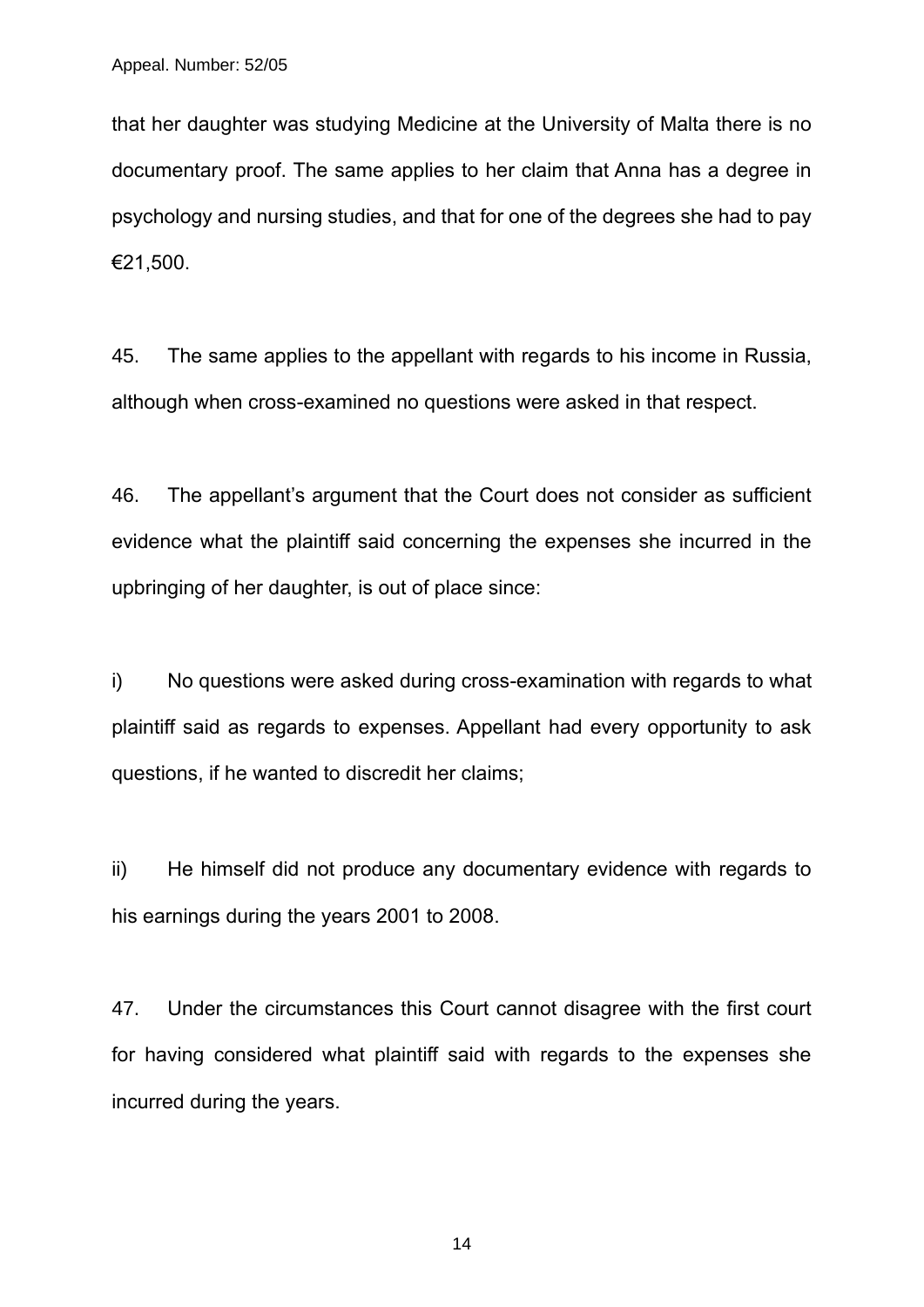Appeal. Number: 52/05

48. The plaintiff stated that since she had to provide for her daughter's upbringing, in 2003 she sold an apartment in Moscow (apartment 145, 30 Building 2, General Glagolev Street). The first court deducted the sum of €15,000 with regards to that sale, after taking into consideration that a court in Moscow had condemned the plaintiff to pay the defendant the sum of Rubles 499,968 (€15,000). There is no appeal from that part of the judgement although the plaintiff does not agree with that part of the judgement.<sup>1</sup>

49. Irrespective of whether the judgement delivered in Russia can be enforced or not, the evidence shows that the plaintiff made use of all proceeds from the sale for needs of her daughter.

50. Similarly the first court deducted the sum of €1,600, the amount that the appellant gave to the bailiffs in Russia. The plaintiff knows about this, as she confirmed in her second affifdavit (paragraph  $11$ )<sup>2</sup> and during her crossexamination. The appellant stated:<sup>3</sup>

"*On the 15th July 2010 I paid this debt in full to the Russian Court Bailiffs by depositing in a bank account provided by my ex-wife Lilia Mukhortova to the said Court Bailiffs the amount of RUB 102,824.63, apart from the payment of the enforcement expenses in the amount of RUB 7,197.72c (Vide Dok. 'G' attached with the Retrial Application). In this respect, I fulfilled my obligations under Russian Law and paid the Court Bailiffs the amount of some €2,600 at the exchange rate valid at that time*".

<sup>1</sup>Vide plaintiff's reply to the appeal. <sup>2</sup>Fol. 99. 3Fol. 178.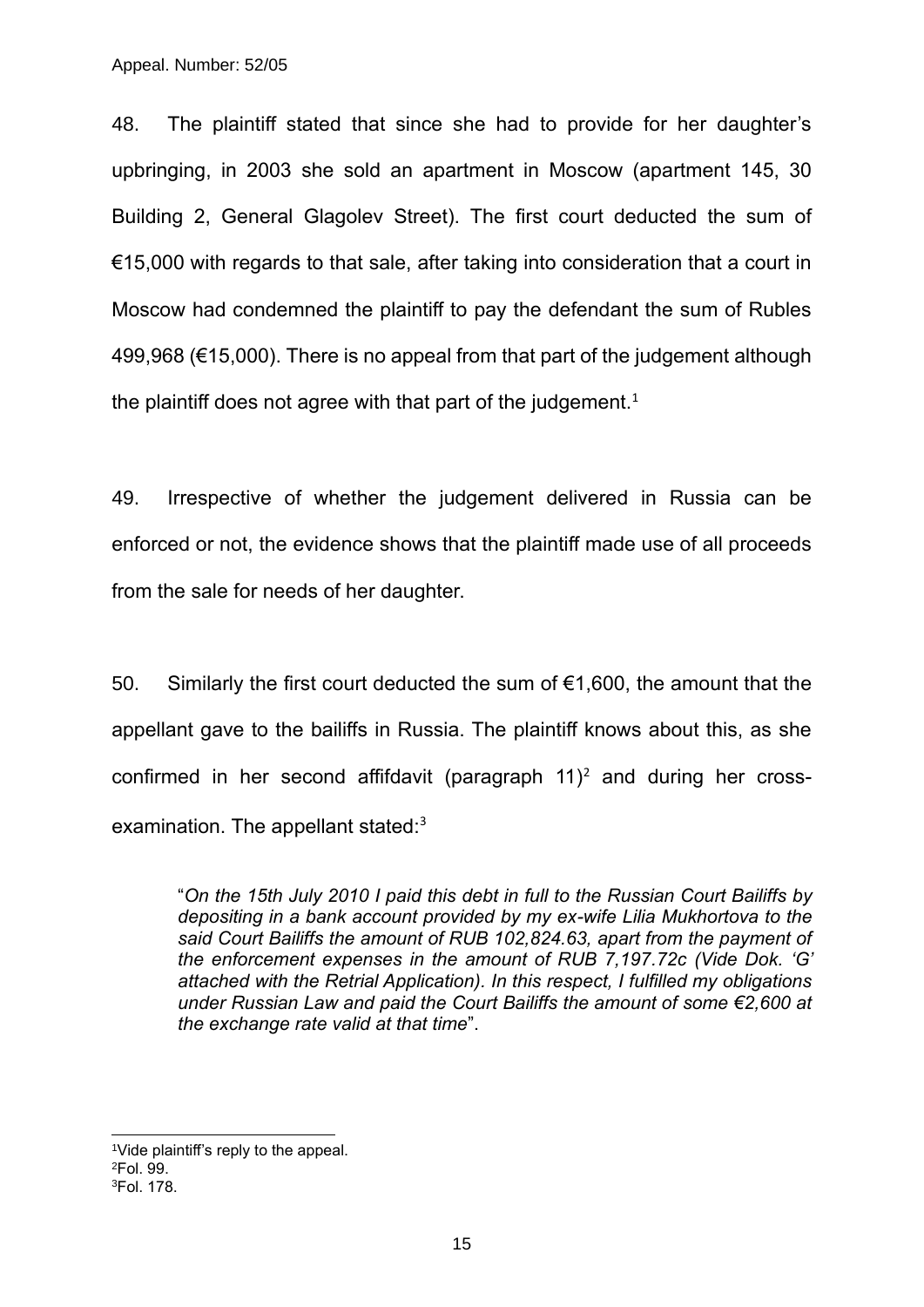51. The plaintiff also confirmed that she can withdraw the money whenever she wants to.

52. The evidence also shows that on the 13th November 2011 Anna Alexandrovna married Richard Aquilina.<sup>4</sup> Maintenance is certainly due with effect from the year 2001. The daughter was born on the 13th September, 1990 and therefore became of age on the 13th September, 2008. It was by Act XIV of 2011 that the law introduced the obligation on parents to continue providing adequate maintenance to children, according to their means, where it is *".... not reasonably possible for the children, or any of them, to maintain themselves adequately"*, and they are under the age of 23 and still in full-time education, training or learning. Act XIV of 2011 came into force on the 11th July, 2011. Therefore, the daughter had no right to claim maintenance between the 13th September 2008 up to the 10th July, 2011.

53. In terms of Article 3B(1) of the Civil Code, marriage imposes an obligation on both spouses to:

"*.... look after, maintain, instruct and educate the children of the marriage taking into account the abilities, natural inclinations and aspirations of the children*".

4Fol. 151.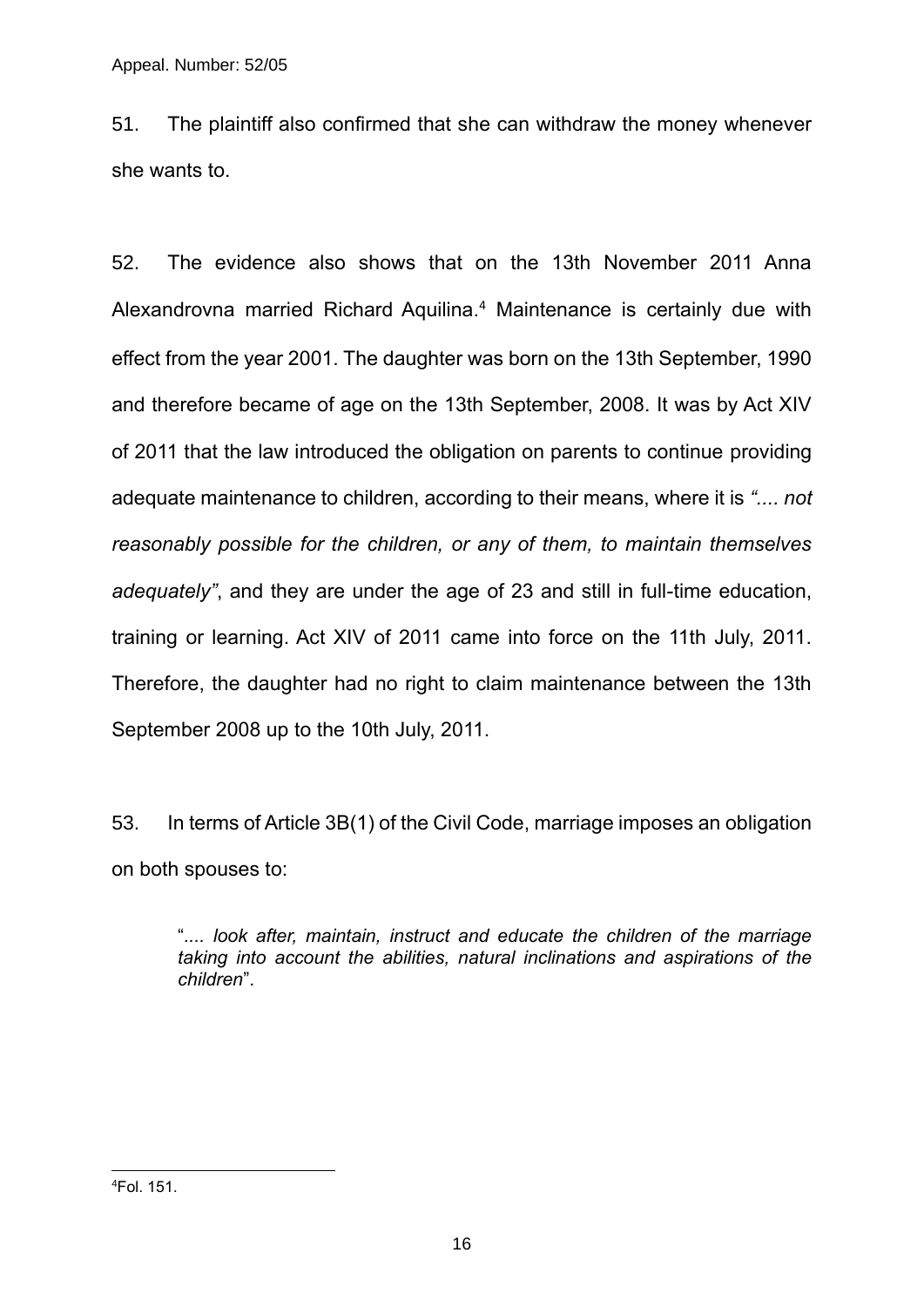54. According to Article 19 of the Civil Code, maintenance is to **include food,** 

**clothing, health, habitation, and expenses necessary for health and education**.

55. Article 20 of the Civil Code provides the manner in which the Court establishes the maintenance that is to be paid:-

"*(1) Maintenance shall be due in proportion to the want of the person claiming it and the means of the person liable there to.....*

"*(3) In estimating the means of the person bound to supply maintenance, regard shall only be had to his earnings from the exercise of any profession, art, or trade, to his salary or pension payable by the Government or any other person, and to the fruits of any movable or immovable property and any income accruing under a trust.*

"*(4) A person who cannot implement his obligation to supply maintenance otherwise than by taking the claimant into his house, shall not be deemed to possess sufficient means to supply maintenance, except where the claimant is an ascendant or a descendant.*

"*(5) In estimating the means of the person claiming maintenance regard shall also be had to the value of any movable or immovable property possessed by him as well as to any beneficial interest under a trust*".

56. Therefore, in establishing the amount of maintenance that a parent has

to pay for a child, the court has to take into account the means of that parent. It

is not sufficient to merely establish the expenses to be incurred or incurred with

regards to the child and divide the sum by two.

57. The only evidence that we have with regards to appellant's means is what

he said in paragraph 7 of his affidavit referring to his salary during the years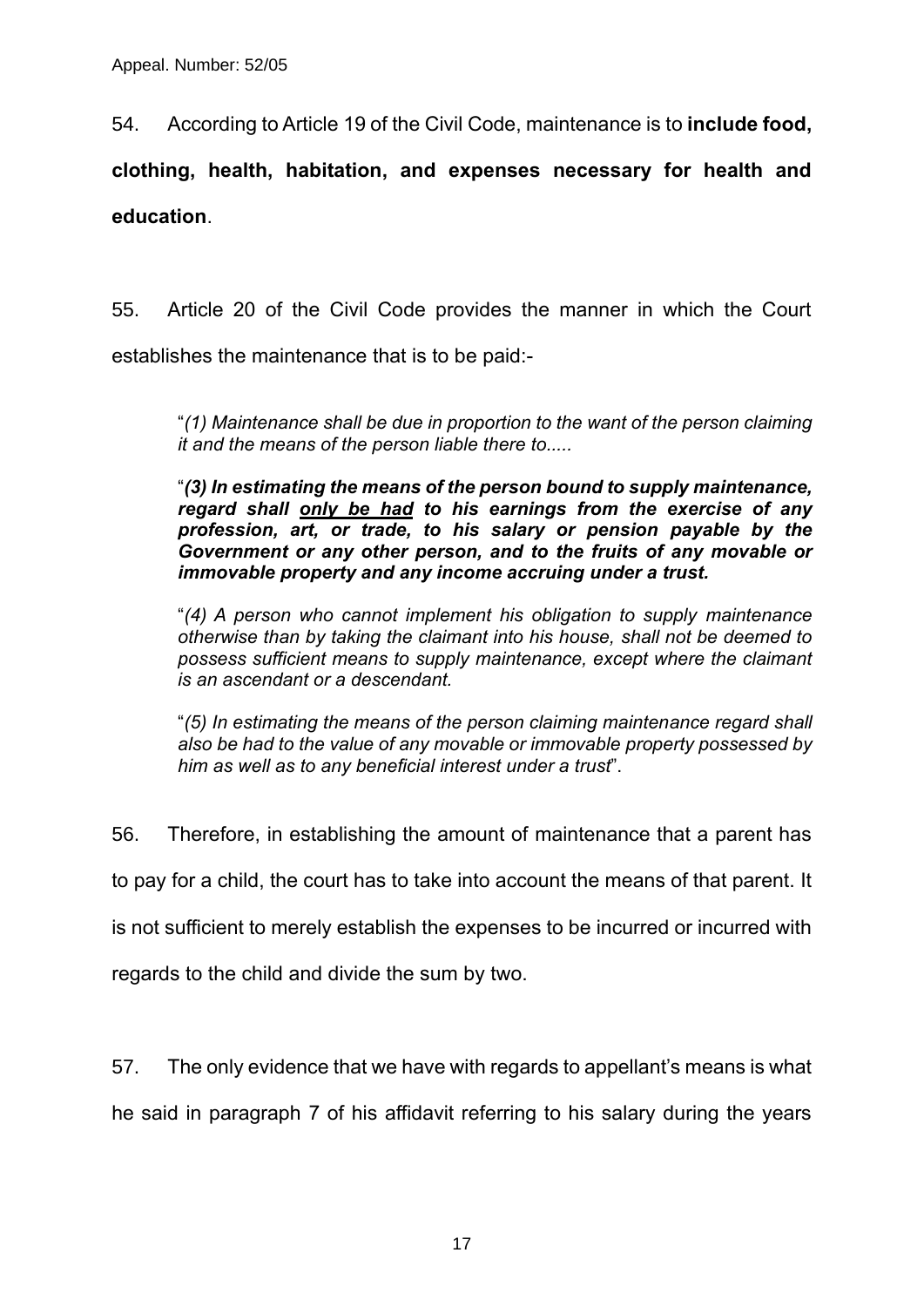2001 to 2008 inclusive. Nothing more. There is also no evidence that he was earning other income.

58. Unfortunately, the first court did not make a proper consideration of the means of the appellant when compared with the expenses made by plaintiff. According to the first court's calculations during the years 2001 to 2011, appellant earned a total of €45,936. The court reasoned that appellant's contribution for his daughter's maintenance was one half of the expenses declared by plaintiff, i.e. €58,455. This Court does not agree with that reasoning as it does not take into consideration the fact whether appellant was in a financial position to make such a contribution, apart from the fact that the standard of living in Malta is different to that in Russia.

59. The Court notes:

i. The total earnings of the appellant during the years 2001 to 2008 were €24,336. It is evident that although there was a time when he was involved in business, he started gambling and things turned sour. In fact he had various creditors (see the transcript referring to his cross-examination during the sitting of the 20th February 2018). There is no information as to what his employment was during the years in issue. However, the appellant stated that he is an economist. Asked as to who his employers were, he replied: "*The company*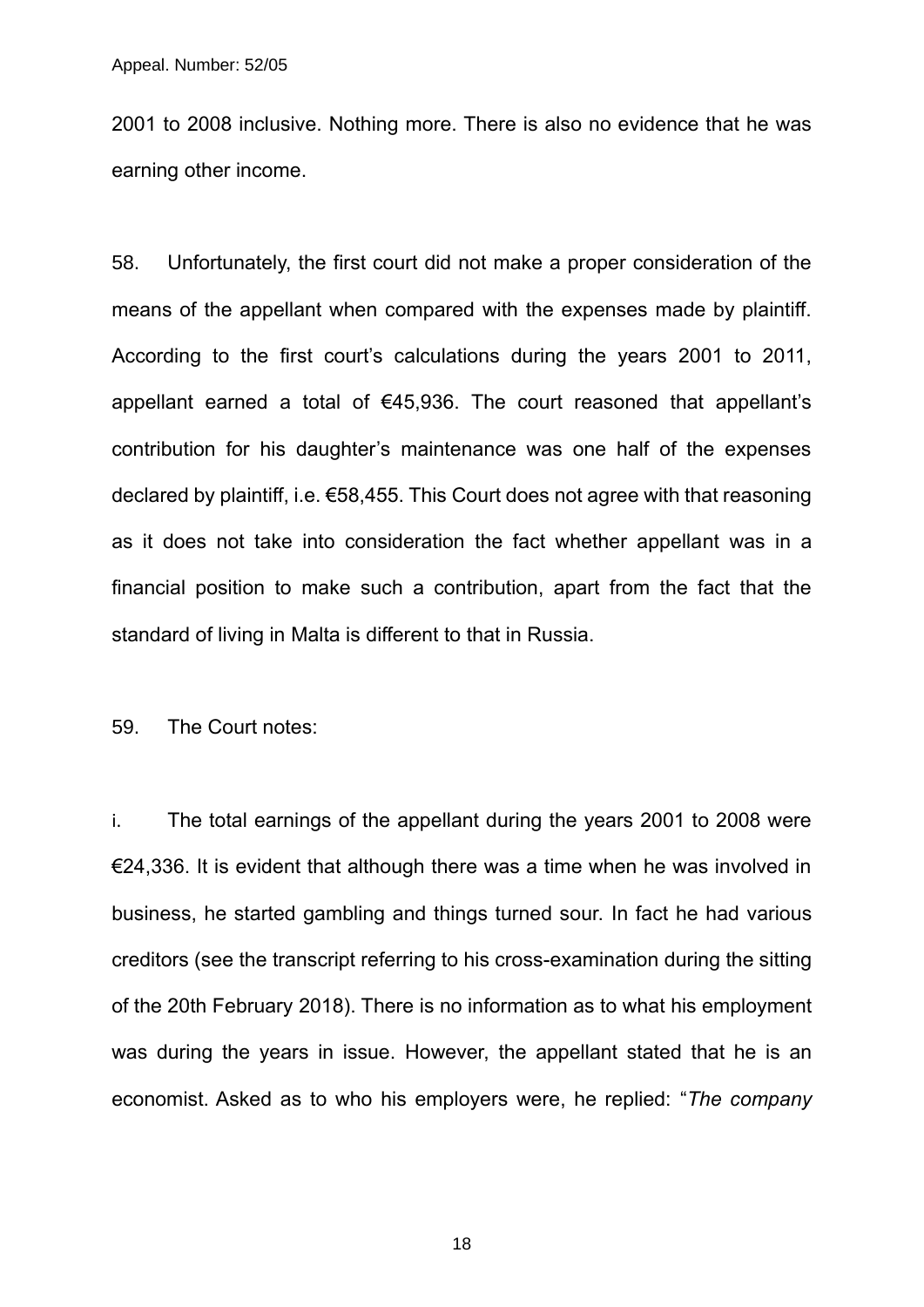*called Atlas. The company Sky Fort. A Russian company, I worked in Belorussia and Russia as well*".

ii. Plaintiff sold a property in Moscow, Russia and kept all proceeds. She said that she did this to pay for expenses related to her daughter's needs. Defendant's share was approximately €15,000, which amount was deducted by the first court from the amount liquidated. The defendant said that he did continue pursuing his share from that sale, "*.... knowing that my wife was bringing up our daughter and that his should go towards the maintenance of Anna*". The plaintiff claims that defendant had filed a lawsuit and she was ordered to pay defendant his share from the selling prices. However the judgement was not enforced and now it is time barred. She referred to a legal opinion at fol. 113, which is a copy of an unsigned legal letter addressed to plaintiff's legal counsel and dated 5th August, 2013. On reading the letter, the Court is not convinced that defendant's claim would be time barred.<sup>5</sup> This notwithstanding, as a matter of fact all proceeds were kept by the plaintiff and used for the daughter's needs and appellant has no problem with that.

iii. There is also the sum of 102,824.63 roubles deposited in Russia which the plainttif can withdraw, and is maintenance which appellant paid to the court bailiffs in Russia on the 15th July 2010.

<sup>5</sup> In the letter it is stated: *"In accordance to the Art. 23 of the Law 'On Enforcement Proceedings' the claimant, who missed the deadline for presentation of the writ or court order for execution, has the right to apply for reinstatement of the period to the court, ......."*.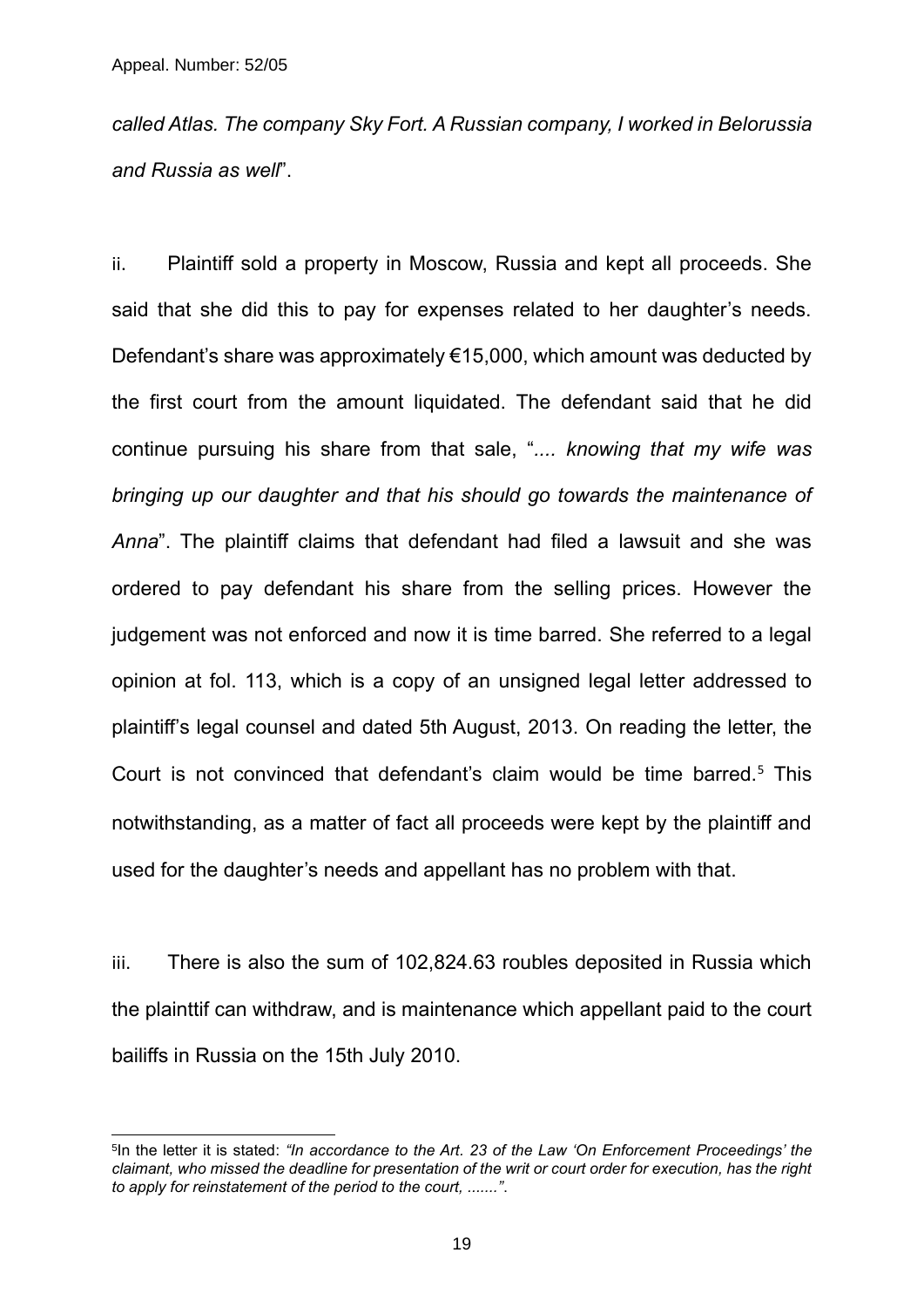iv. There is no proof that plaintiff was paying school fees for her daughter during the years 2001 to 2005. The Court understood that the school fees at the Junior College refer to the time when the daughter was pursuing her studies in the Sixth Form. Subsequently payments had to be made for the daughter's tertiary education.

v. The obligation to provide maintenance for children, is on both parents. During the sitting of the 14th June 2006 plaintiff declared that she was receiving an average of Lm1,000 ( $\epsilon$ 2,322) every month from a family business.<sup>6</sup>

vi. There is not sufficient evidence that the appellant was renting the two apartments he owned in Russia. Although the plaintiff in her second affidavit referred to a commercial lease agreement, and referred to Doc. B, there is no such document or translation in English.

60. Based on what has been stated above, the Court is of the view that no further payments are due by the husband as maintenance for his daughter for the period 2001 to 2008 inclusive. The Court having considered the relevant provisions of the law and the defendant's earnings during the years 2001 and 2008, concludes that the amount deposited in the Russian bank account and the proceeds of the sale of the apartment in Russia are to make good for the

6Fol. 69.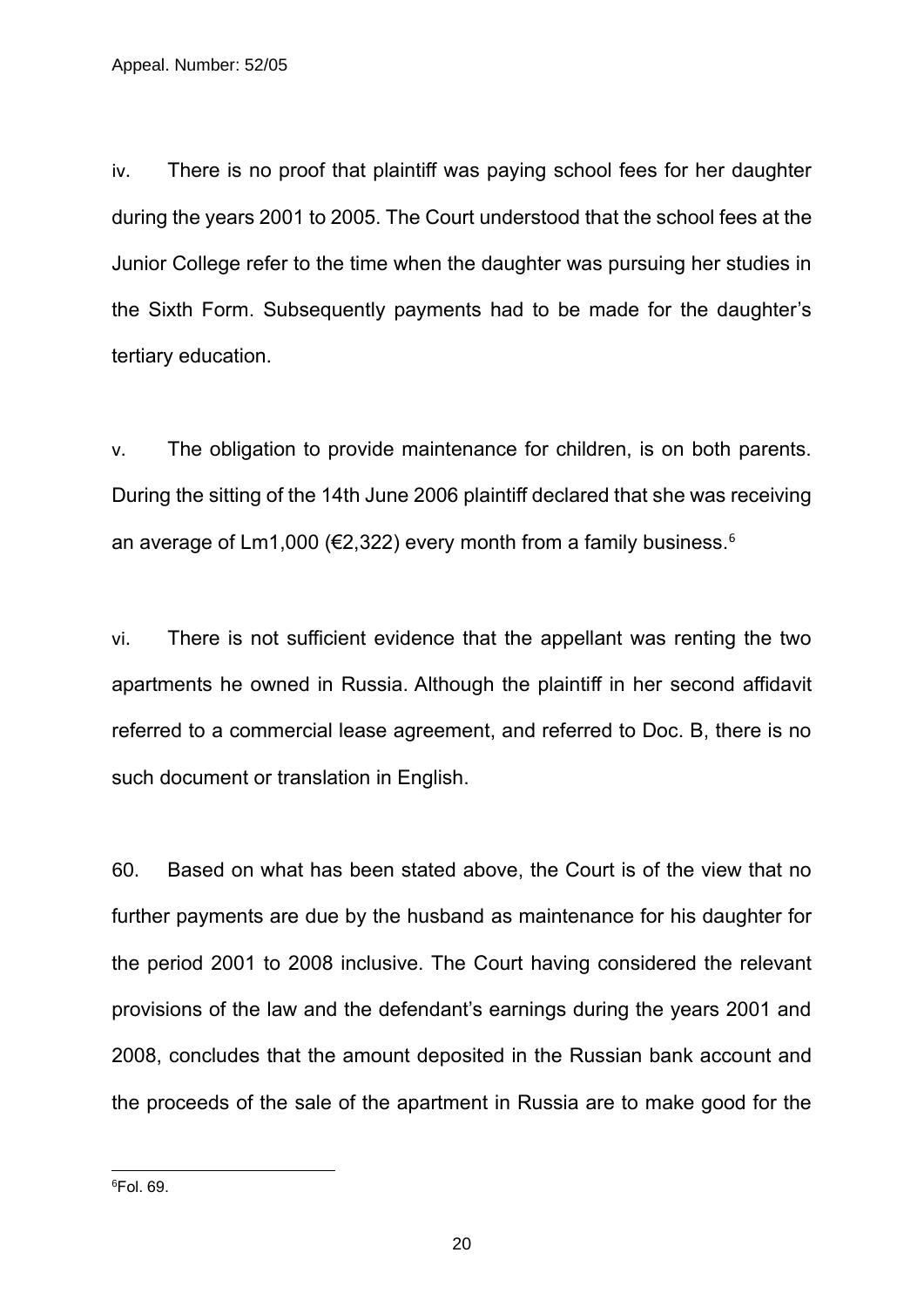Appeal. Number: 52/05

maintenance owed by the appellant to plaintiff for his daughter's maintenance. It is a fact that the amount is a small fraction of the expenses incurred by the plaintiff for the needs of her daughter, however this has to be based on the appellant's means as defined in Article 20(2) of the Civil Code. From the evidence produced, the Court concludes that his earnings at the time did not permit him to make a larger contribution.

61. This Court also considered the possibility of condemning the appellant to assign to the plaintiff a portion of the apartment in Saint Paul's Bay in terms of Article 54(8) of the Civil Code. However, that provision of law applies to personal separations and maintenance due to the other spouse. The case filed by the plaintiff is not a personal separation case.

62. Obviously the issue concerning the ownership of the apartment in St. Paul's Bay is not determined as it does not form part of the merits of this case.

**For these reasons the Court:-**

**1. Dismisses the first four complaints of the appellant;**

**2. Upholds the fifth complaint and alters the judgement delivered by the first court in the sense that:**